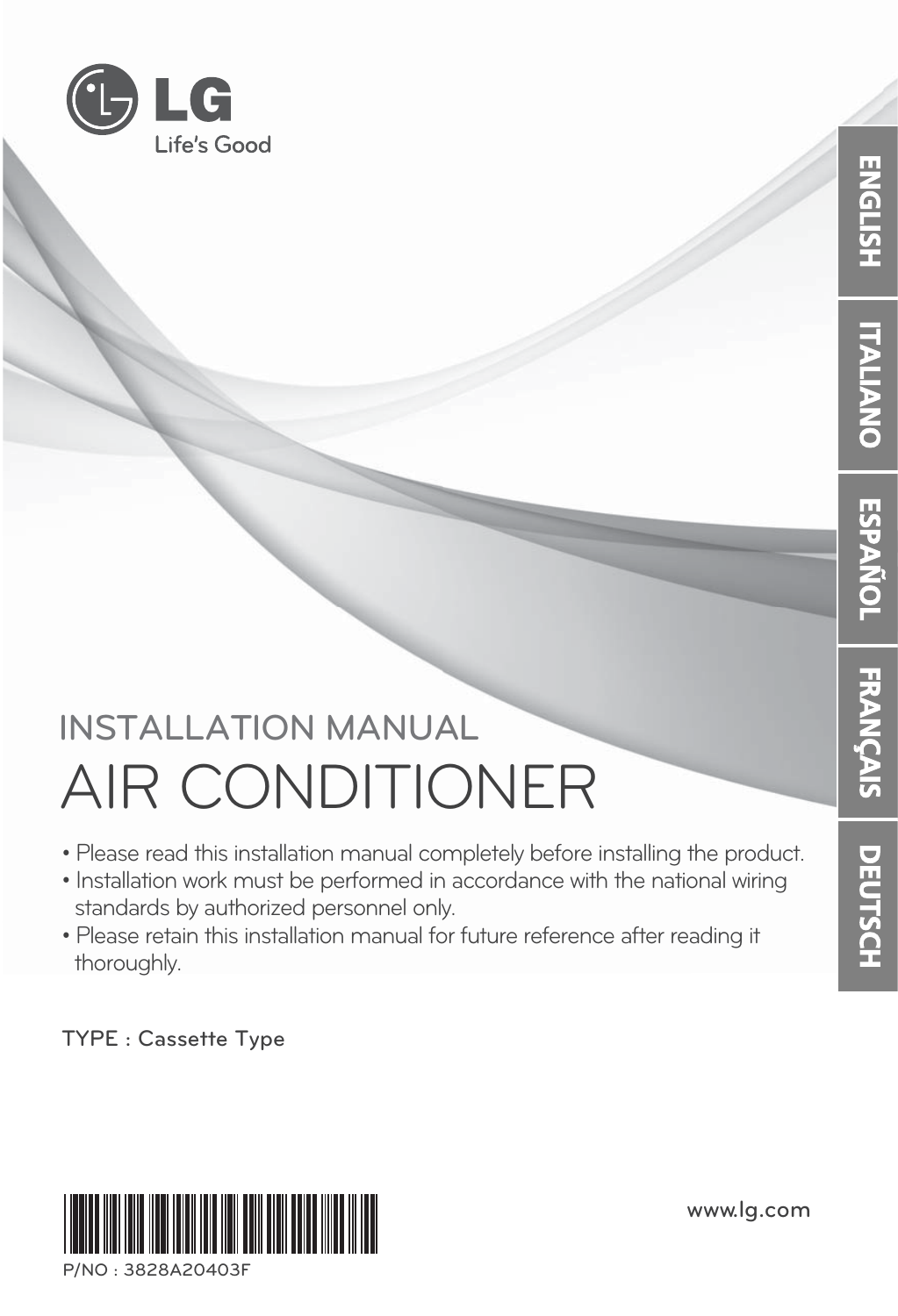Multi Type Air Conditioner Installation Manual

# **TABLE OF CONTENTS**

# **OUT-LINE OF INSTALLATION**

- **Safety Precautions..........................................................................................3**
- **Installation of Indoor, Outdoor Unit ..............................................................6**

#### **Installation Works The Installation Parts Required Tools**

| 2) Ceiling opening dimensions and hanging |  |
|-------------------------------------------|--|
|                                           |  |
|                                           |  |
|                                           |  |
|                                           |  |
| ELECTRICAL WIRING 12                      |  |
| CONNECTING THE CABLE TO OUTDOOR UNIT12    |  |
| 6) Connecting Pipes to the Indoor Unit13  |  |
| PIPING CONNECTION14                       |  |
| 7) Installation of Decorative Panel15     |  |
|                                           |  |
| <b>HEAT INSULATION</b> 18                 |  |
| FORM THE PIPINGS 18                       |  |

- Connecting cable
- Pipes: Gas side Liquid side
- Hanging Bolt (W 3/8 or M10 length 650mm)
- Insulated drain hose
- Additional Drain hose (Inner Dia.............32mm)

- Level
- Screw driver
- Electric drill
- Hole core drill (ø70mm)
- Flaring Tools set
- Torque Wrenches
- Hexagonal Wrench (4mm, 5mm)
- Gas-leak detector

#### **Test running ..................................................................................................17**

| 1) PRECAUTIONS IN TEST RUN 19      |  |
|------------------------------------|--|
| CHECK THE FOLLOWING ITEMS WHEN     |  |
| INSTALLATION IS COMPLETE19         |  |
| 2) Connection of power supply 20   |  |
| 3) Evaluation of the performance20 |  |

#### • Owner's Manual

• Thermometer

#### **Auxiliary operation .......................................................................................20**

| 3) Group control (optional wiring) 22 |  |
|---------------------------------------|--|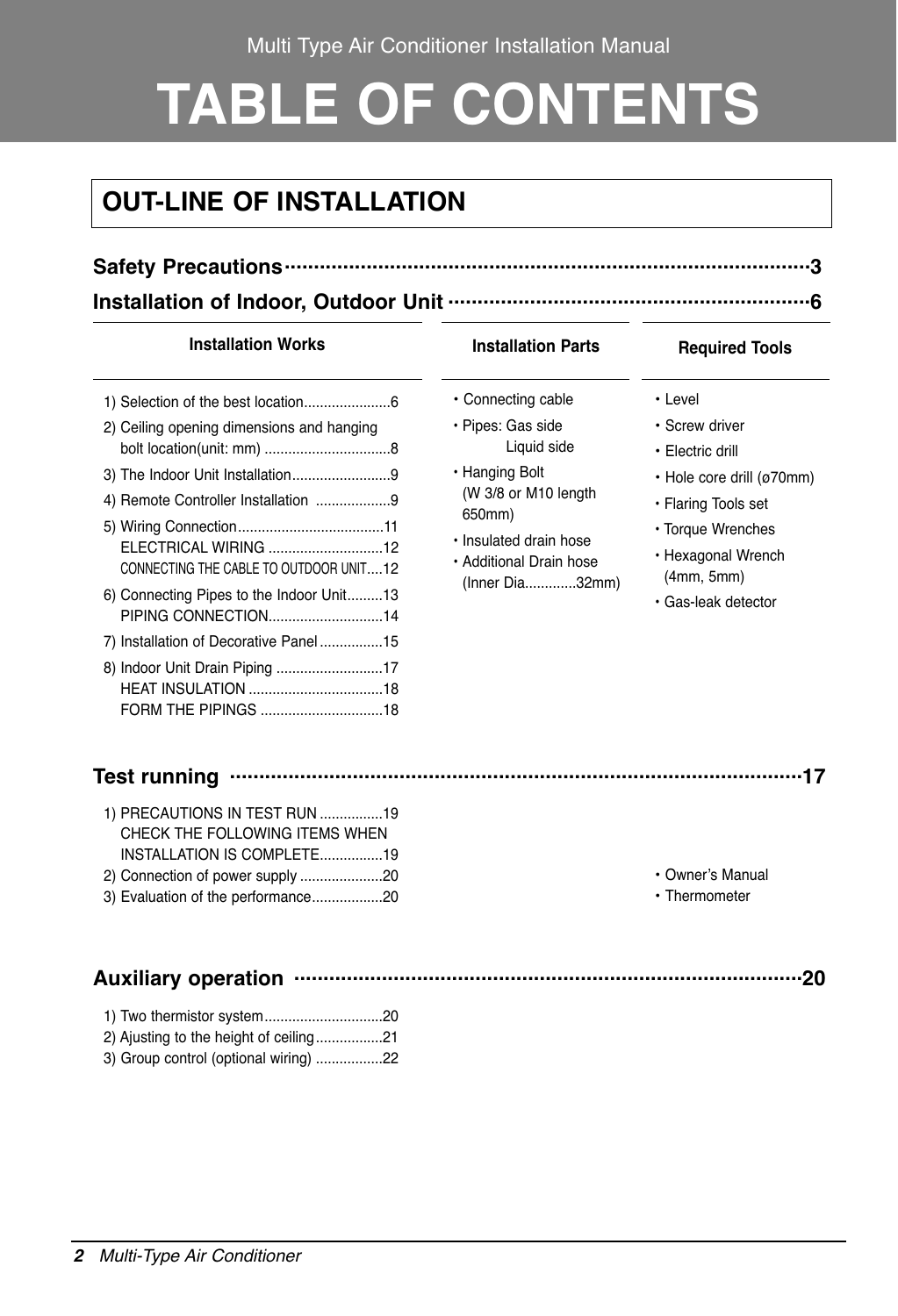# **Safety Precautions**

To prevent injury to the user or other people and property damage, the following instructions must be followed.

■ Incorrect operation due to ignoring instruction will cause harm or damage. The seriousness is classified by the following indications.

WARNING This symbol indicates the possibility of death or serious injury.

**ACAUTION** This symbol indicates the possibility of injury or damage.

■ Meanings of symbols used in this manual are as shown below.



**WARNING**

#### ■ **Installation**

**Do not use a defective or underrated circuit breaker. Use this appliance on a dedicated circuit.**

• There is risk of fire or electric shock.



**Install the panel and the cover of control box securely.**

• There is risk of fire or electric shock.



**For electrical work, contact the dealer, seller, a qualified electrician, or an Authorized Service Center.**

• Do not disassemble or repair the product. There is risk of fire or electric shock.



#### **Always install a dedicated circuit and breaker.**

• Improper wiring or installation may cause fire or electric shock



**Always ground the product.**

• There is risk of fire or electric shock.



**Use the correctly rated breaker or fuse.**

• There is risk of fire or electric shock.

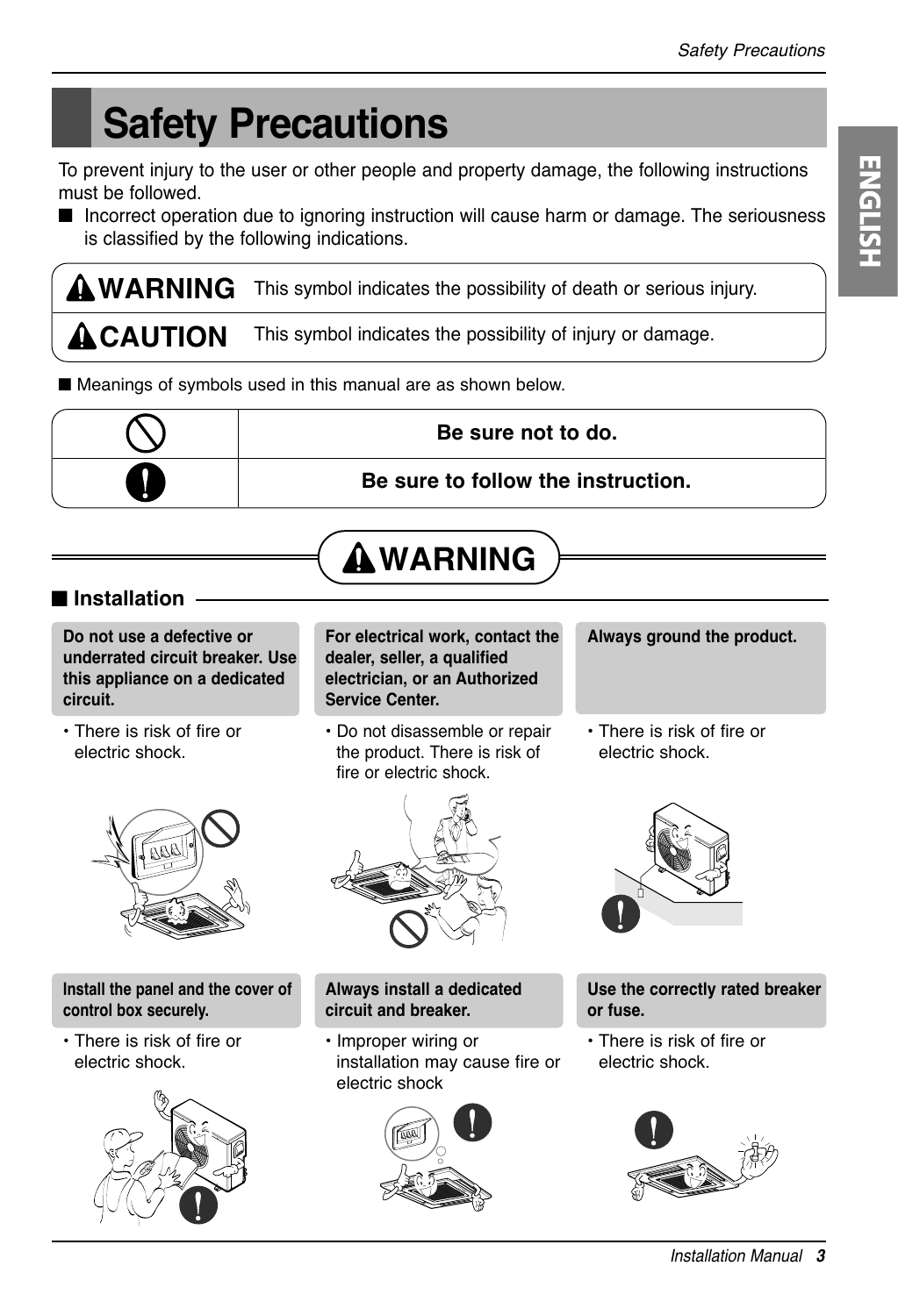#### **Do not modify or extend the power cable.**

• There is risk of fire or electric shock.



#### **For installation, always contact the dealer or an Authorized Service Center.**

• There is risk of fire, electric shock, explosion, or injury.



**Be sure the installation area does not deteriorate with age.**

• If the base collapses, the air conditioner could fall with it, causing property damage, product failure, and personal injury.



#### **Be cautious when unpacking and installing the product.**

• Sharp edges could cause injury. Be especially careful of the case edges and the fins on the condenser and evaporator.



#### **Do not install the product on a defective installation stand.**

• It may cause injury, accident, or damage to the product.



**Do not let the air conditioner run for a long time when the humidity is very high and a door or a window is left open.**

• Moisture may condense and wet or damage furniture.



**Use a vacuum pump or Inert (nitrogen) gas when doing leakage test or air purge. Do not compress air or Oxygen and Do not use Flammable gases. Otherwise, it may cause fire or explosion.** 

• There is the risk of death, injury, fire or explosion.v

### ■ **Operation**

**Do not store or use flammable gas or combustibles near the product.**

• There is risk of fire or failure of product.

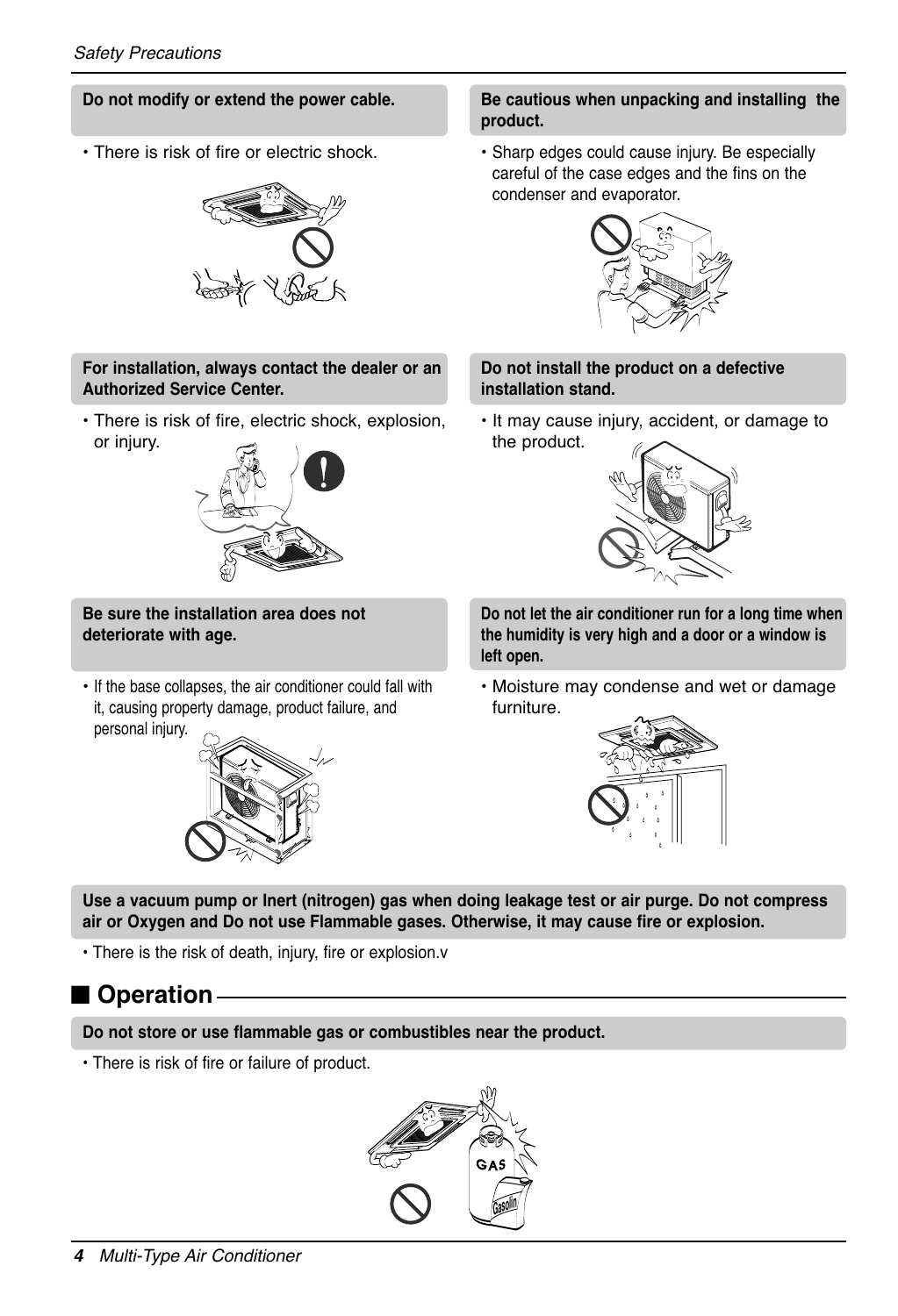# **ACAUTION**

#### ■ **Installation**

**Always check for gas (refrigerant) leakage after installation or repair of product.**

• Low refrigerant levels may cause failure of product.



**Keep level even when installing the product.** 

• To avoid vibration or water leakage.



**Use two or more people to lift and transport the product.** 

• Avoid personal injury.

**Install the drain hose to ensure that water is drained away properly.**

• A bad connection may cause water leakage.



**Do not install the product where the noise or hot air from the outdoor unit could damage the neighborhoods.**

• It may cause a problem for your neighbors.



**Do not install the product where it will be exposed to sea wind (salt spray) directly.**

• It may cause corrosion on the product. Corrosion, particularly on the condenser and evaporator fins, could cause product malfunction or inefficient operation.



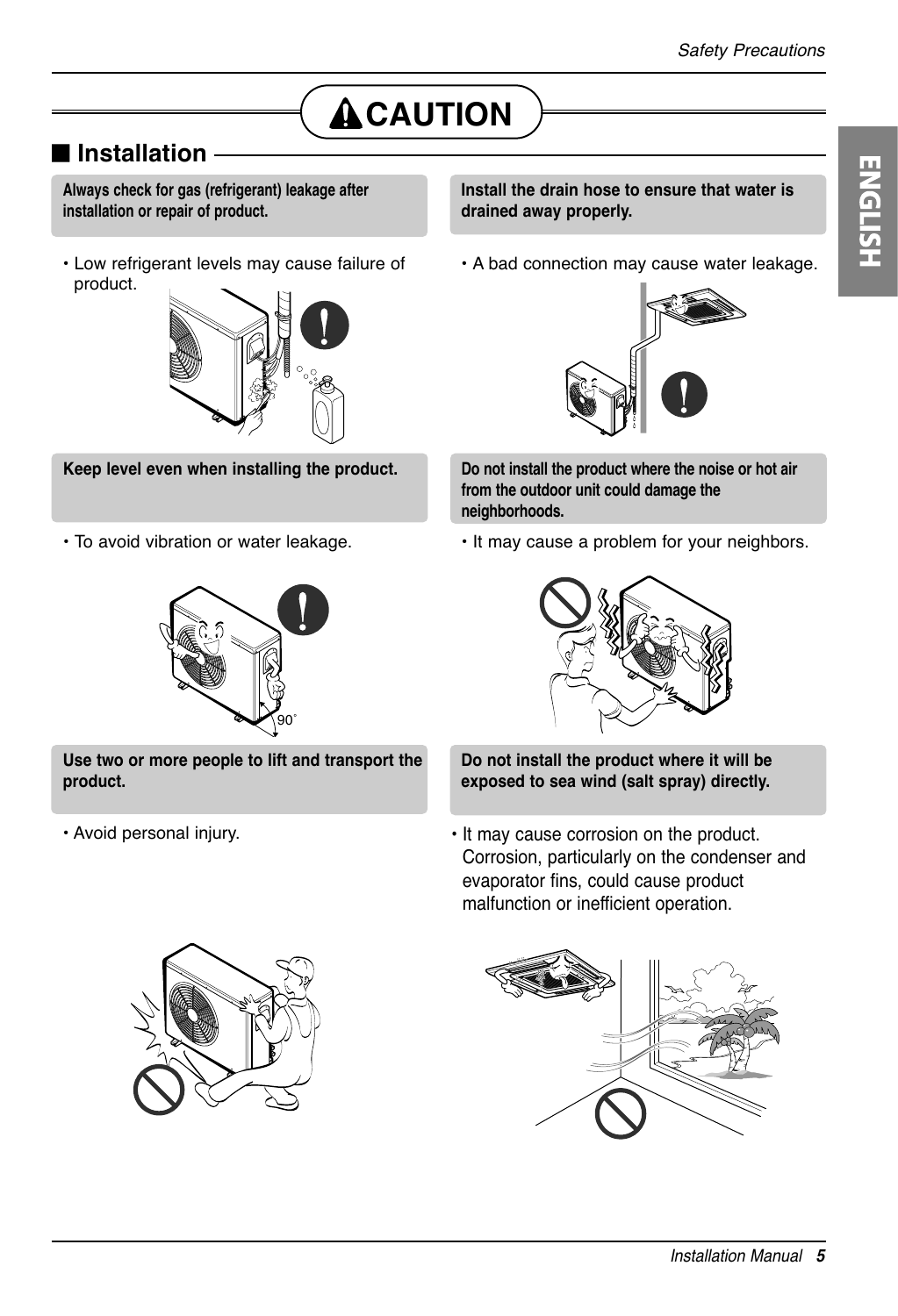# **Installation of Indoor**

# *Selection of the best location*

#### **1. Indoor unit**

- There should not be any heat source or steam near the unit.
- There should not be any obstacles to prevent the air circulation.
- A place where air circulation in the room will be good.
- A place where drainage can be easily obtained.
- A place where noise prevention is taken into consideration.
- Do not install the unit near the door way.
- Ensure the spaces indicated by arrows from the wall, ceiling, or other obstacles.
- The indoor unit must keep the maintenance space.



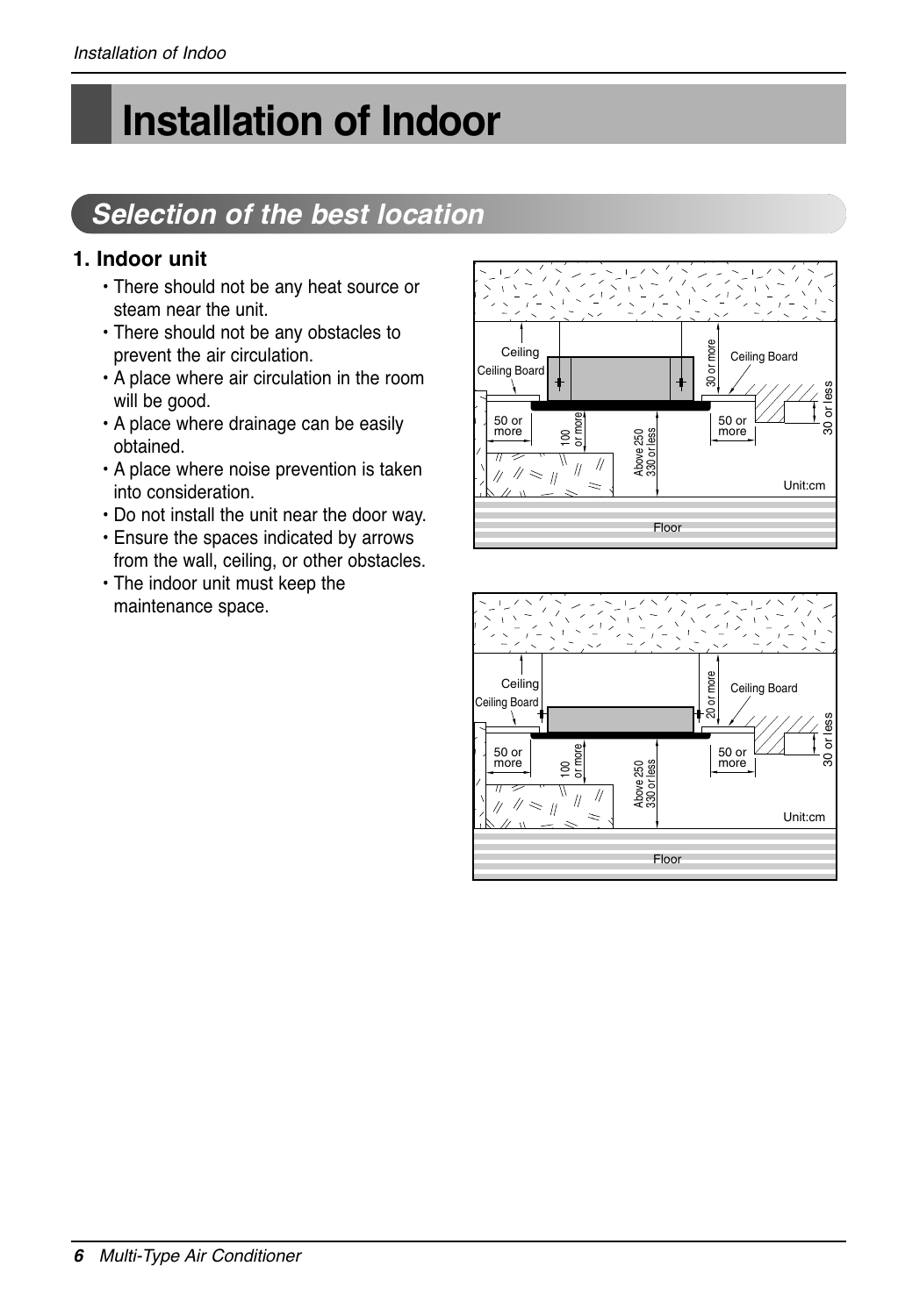# *Ceiling opening dimensions and hanging bolt location*

- The dimensions of the paper model for installing are the same as those of the ceiling opening dimensions.
	- Select and mark the position for fixing bolts and piping hole.
	- Decide the position for fixing bolts slightly tilted to the drain direction after considering the direction of drain hose.
	- Drill the hole for anchor bolt on the wall.





#### **CAUTION:**

- **• This air-conditioner uses a drain pump. • Horizontly install the unit using a level gauge.**
- **During the installation, care should be taken not to damage electric wires.**





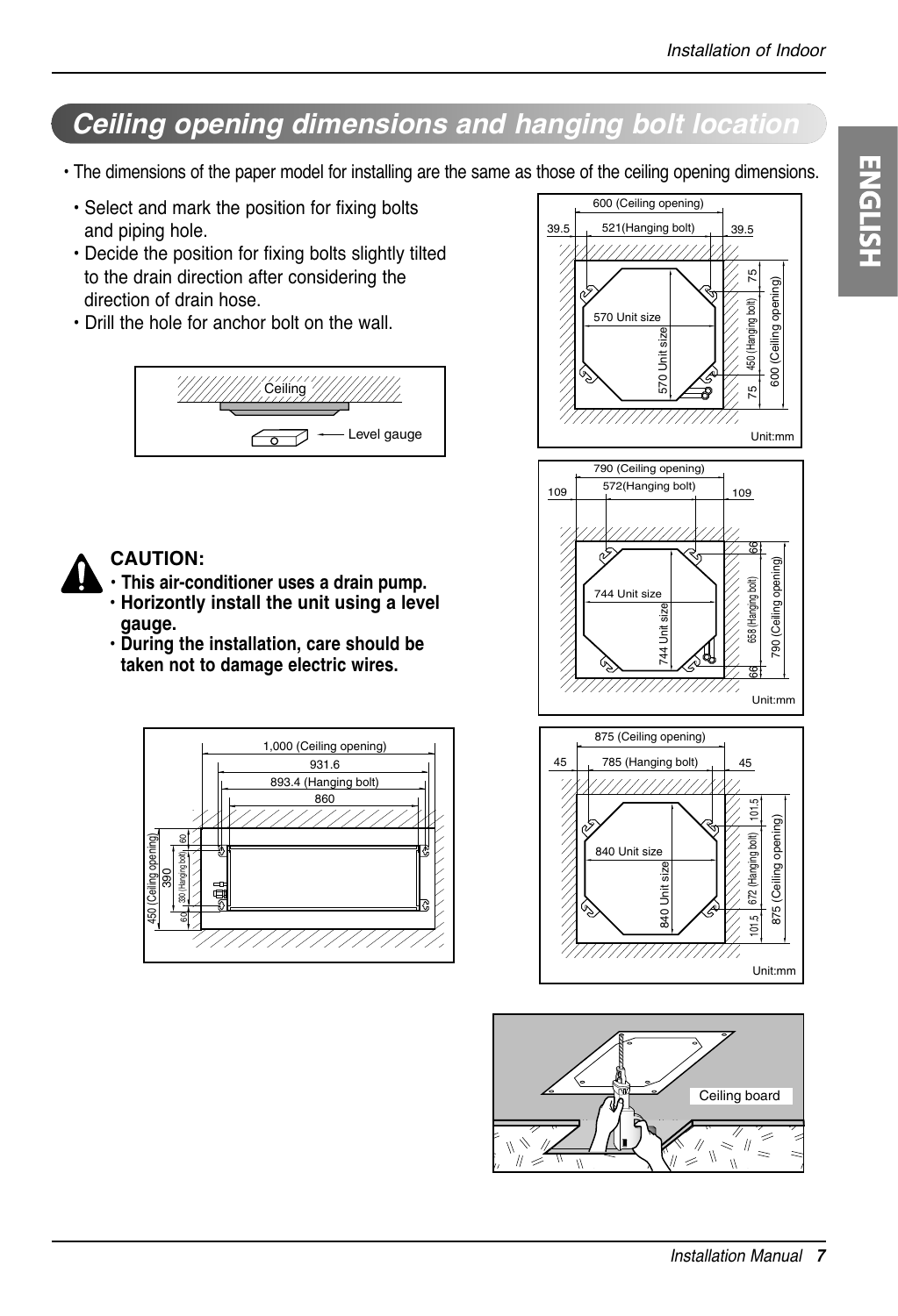#### *NOTICE*

- Thoroughly study the following installation locations:
- 1. In such places as restaurants and kitchens, considerable amount of oil steam and flour adhere to the turbo fan, the fin of the heat exchanger and the drain pump, resulting in heat exchange reduction, spraying, dispersing of water drops, drain pump malfunction, etc. In these cases, take the following actions:
	- Make sure that the ventilation fan for smoke-collecting hood on a cooking table has sufficient capacity so that it draws oily steam which should not flow into the suction of the air conditioner.
	- Make enough distance from a cooking room to install the air conditioner in such a place where it may not suck in oily steam.



- 2. Avoid installing air conditioner in such circumstances where cutting oil mist or iron powder is in suspension in factories, etc.
- 3. Avoid places where inflammable gas is generated, flows in, is stored or vented.
- 4. Avoid places where sulfurous acid gas or corrosive gas is generated.
- 5. Avoid places near high frequency generators.

### *The Indoor Unit Installation*

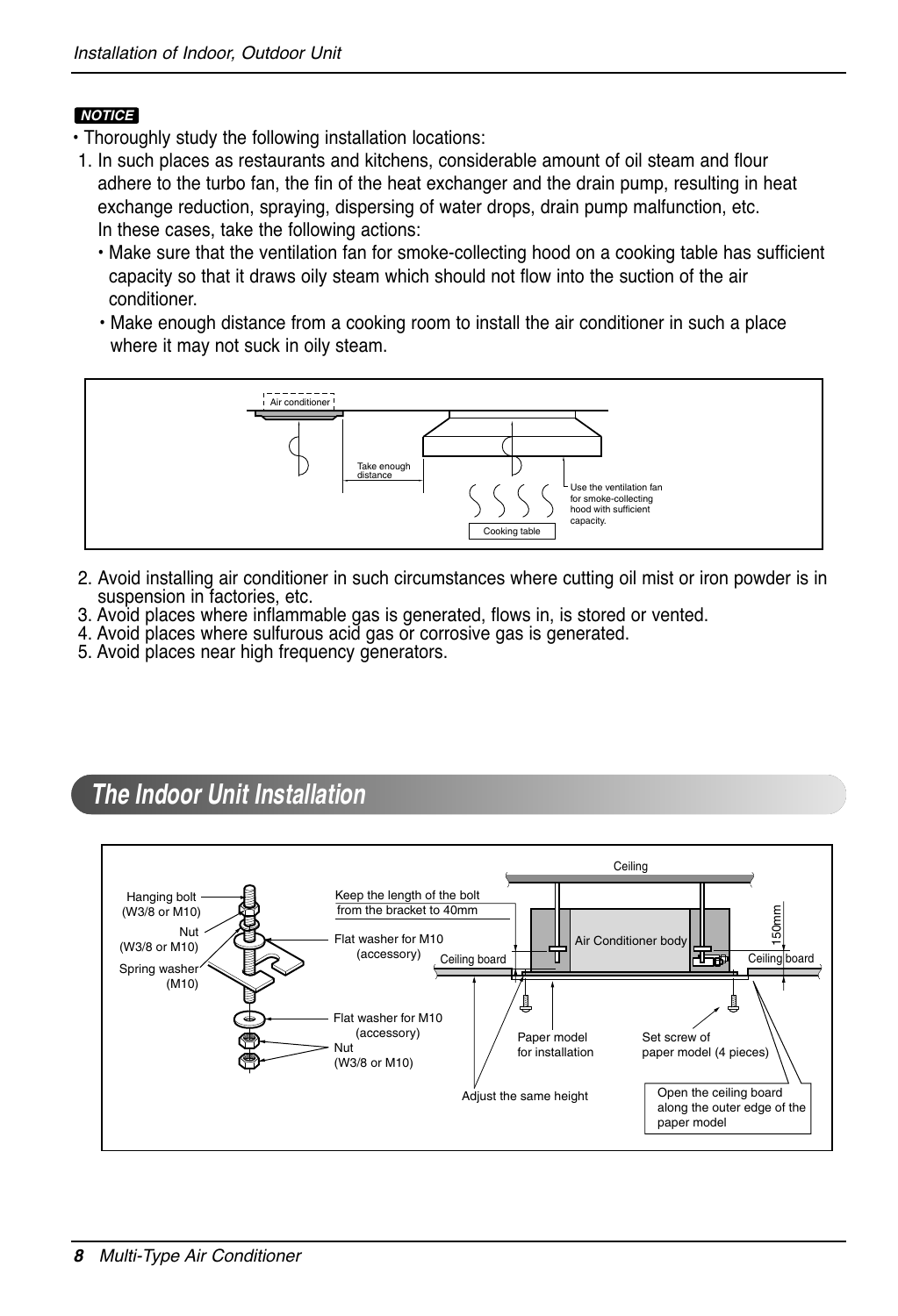

- The following parts is option.
	- ① Hanging Bolt W 3/8 or M10
	- (2) Nut W 3/8 or M10
	- ③ Spring Washer M10
	- ④ Plate Washer M10

| $\boldsymbol{\hat{\Omega}}$ | <b>CAUTION: Tighten the nut and</b> |
|-----------------------------|-------------------------------------|
|                             | bolt to prevent unit falling.       |

• Drill the piping hole on the wall slightly tilted to the outdoor side using a Ø 70 hole-core drill.



### *Remote Controller Installation*

**• Although the room temperature sensor is in the indoor unit, the remote controller should be installed in such places away from direct sunlight and high humidity.**

#### **Installation of the remote controller**

- Select places that are not splashed with water.
- Select control position after receiving customer approval.
- The room temperature sensor is built in the indoor unit.
- This remote controller equipped with liquid crystal display. If this position is higher or lower, display is difficult to see. (The standard height is  $1.2 \sim 1.5$ m high)

#### **Routing of the remote controller cord**

- Keep the remote controller cord away from the refrigerant piping and the drain piping.
- To protect the remote controller cord from electrical noise, place the cord at least 5cm away from other power cables (audio equipment, television set, etc.)
- If the remote controller cord is secured to the wall, provide a trap at the top of the cord to prevent water droplets from running.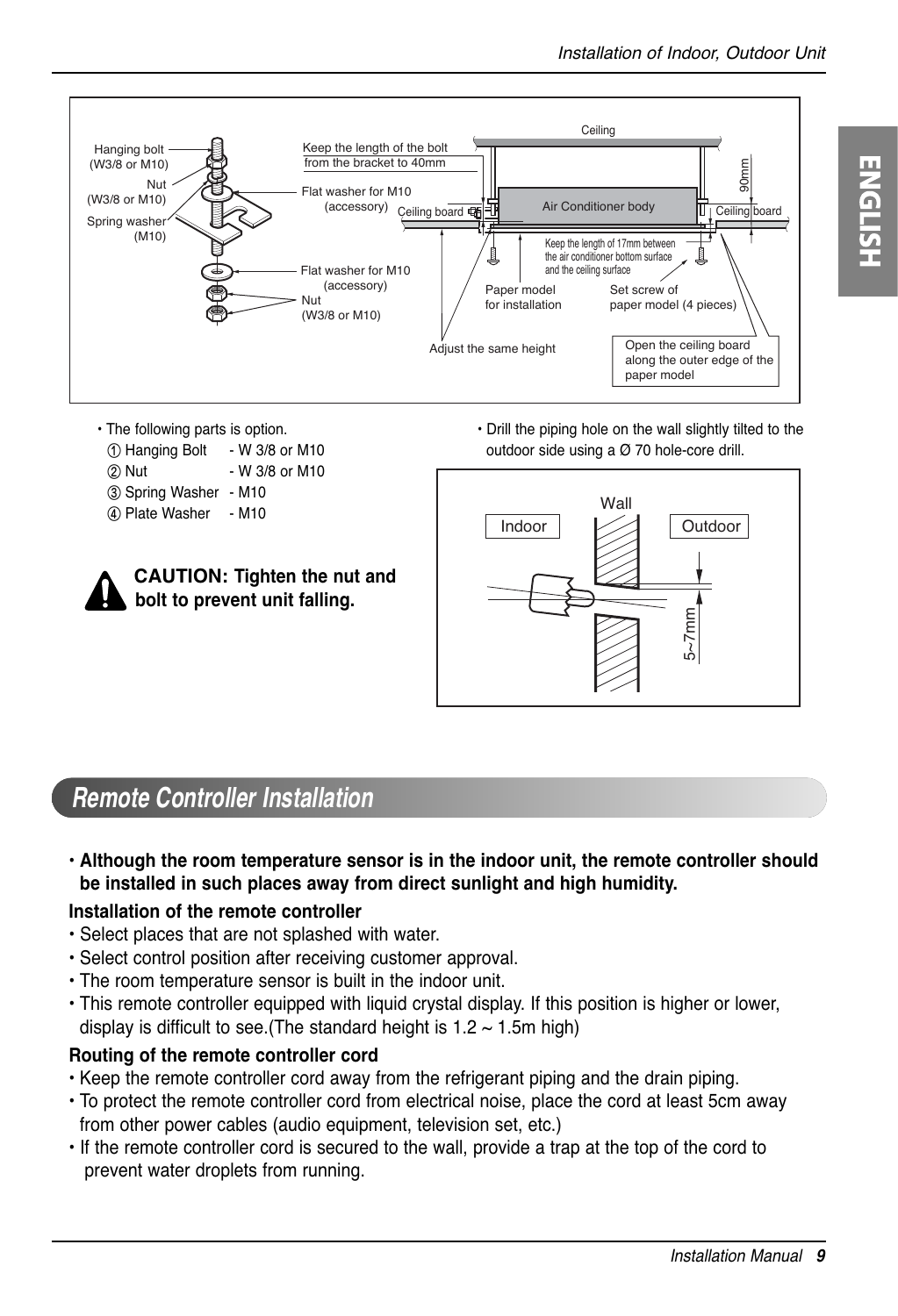# *WIRED REMOTE CONTROL INSTALLATION*

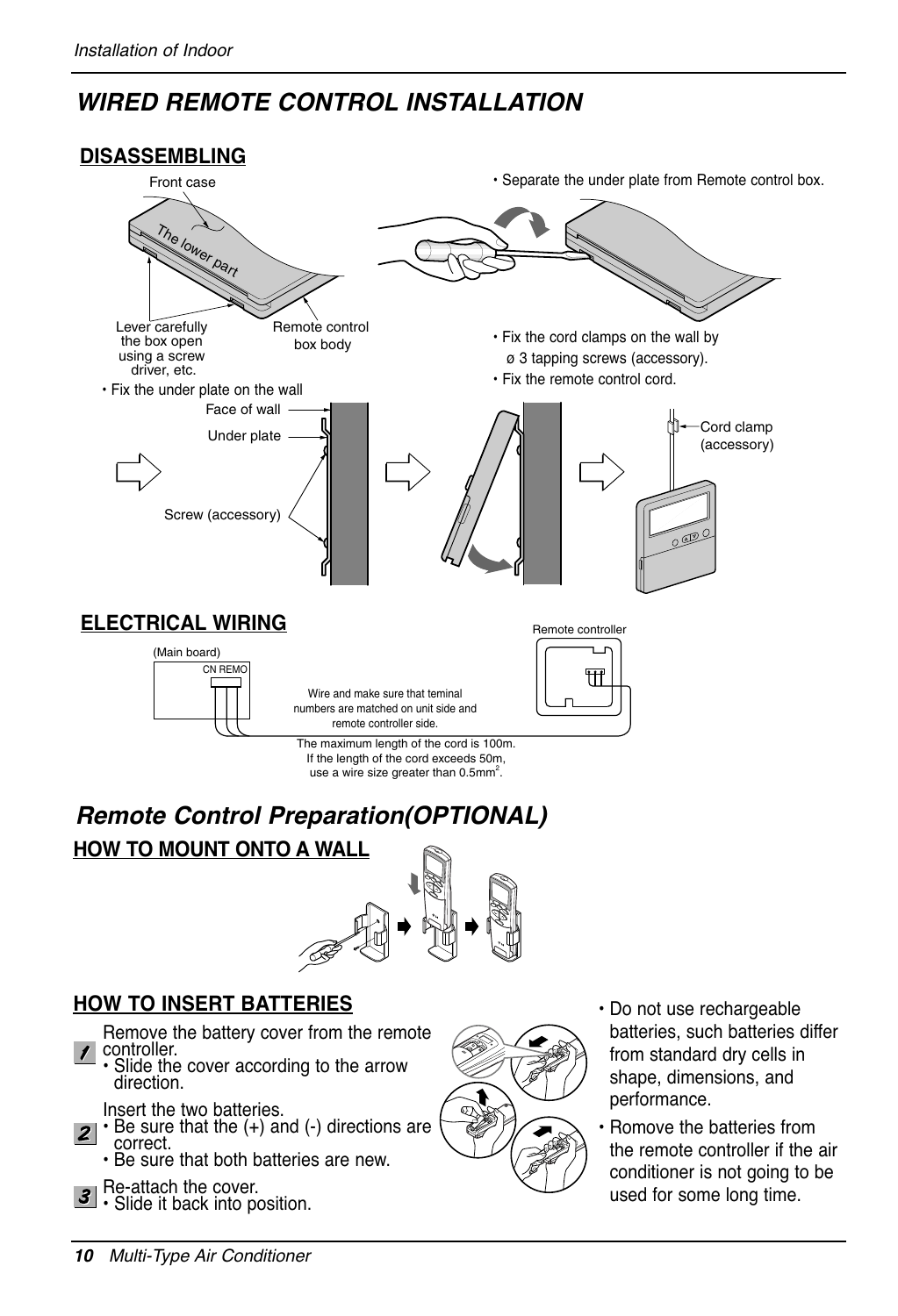# *Wiring Connection*

• Open the control box cover and connect the Remote controller cord and Indoor power





**WARNING: Make sure that the screws of the terminal are free from looseness.**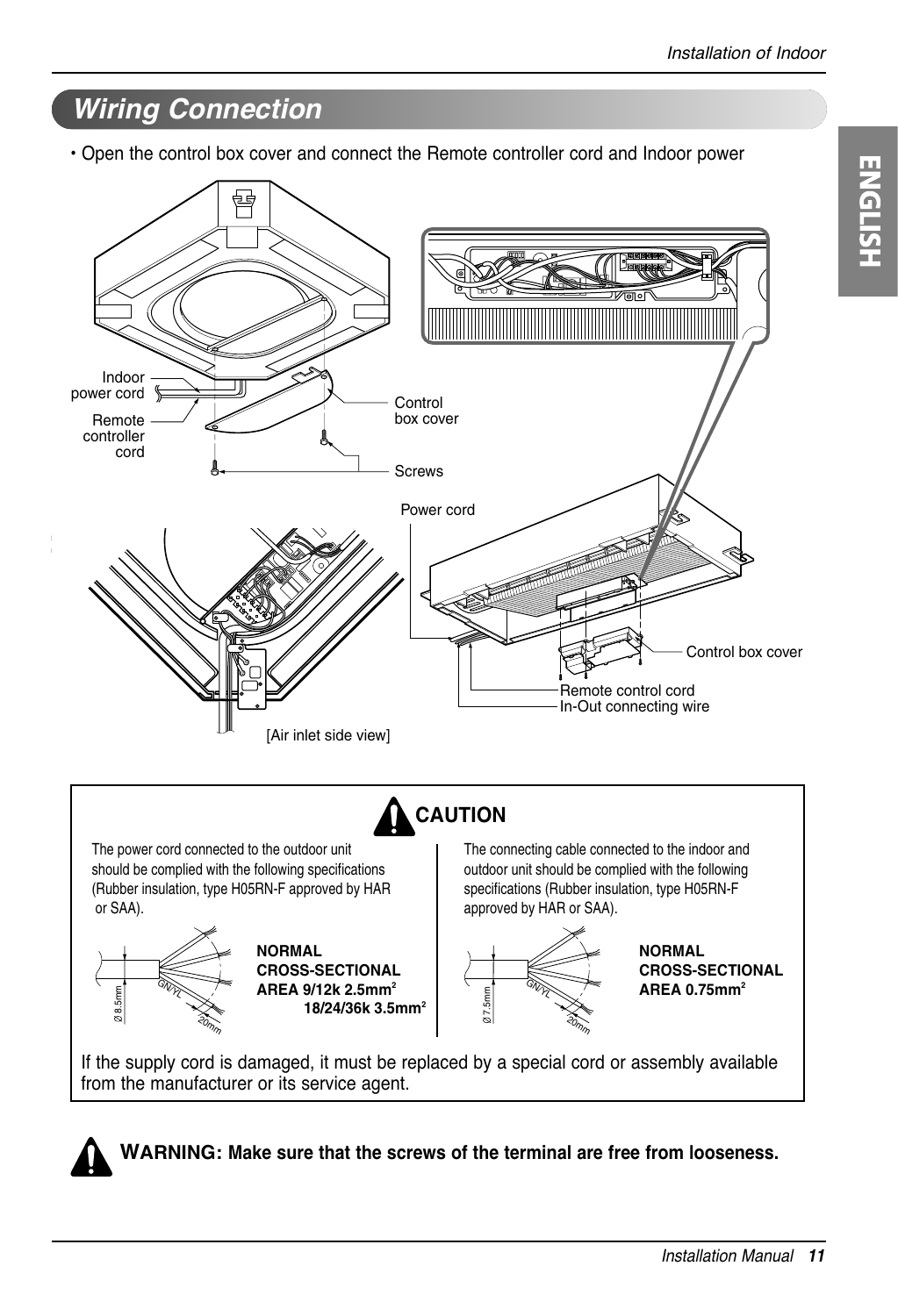## *ELECTRICAL WIRING*

- 1. All wiring must comply with LOCAL REGULATIONS.
- 2. Select a power source that is capable of supplying the current required by the air conditioner.
- 3. Feed the power source to the unit via a distribution switch board designed for this purpose.
- 4. The terminal screws inside the control box may be loose due to vibration during transport. Check the screws for loose connection. (Running the air conditioner with loose connection can overload and damage electrical
- components.) 5. Always ground the air conditioner with a grounding wire and connector to meet the LOCAL **REGULATION**



**CAUTION: If a power plug is not to be used, provide a circuit breaker between power source and the unit as shown below.**

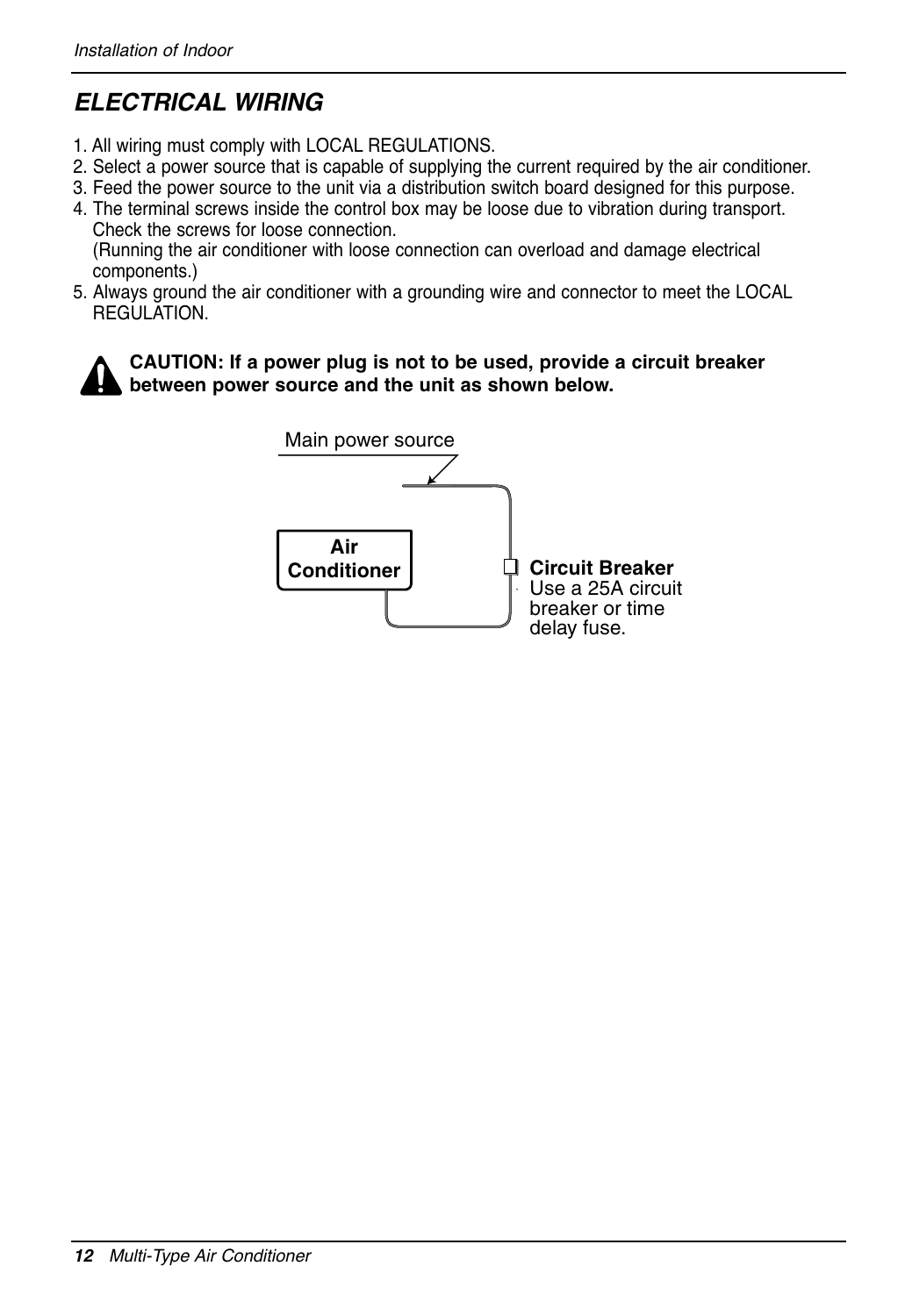# *Connecting Pipes to the Indoor Unit*

# **Preparation of Piping**

Main cause of gas leakage is defect in flaring work. Carry out correct flaring work in the following procedure.

#### **1. Cut the pipes and the cable.**

- Use the accessory piping kit or the pipes purchased locally.
- Measure the distance between the indoor and the outdoor unit.
- Cut the pipes a little longer than measured distance.
- Cut the cable 1.5m longer than the pipe length.

#### **2. Burrs removal**

- Completely remove all burrs from the cut cross section of pipe/tube.
- Put the end of the copper tube/pipe to downward direction as you remove burrs in order to avoid to let burrs drop in the tubing.

#### **3. Putting nut on**

• Remove flare nuts attached to indoor and outdoor units, than put them on pipe/tube having completed burr removal. (Not possible to put them on after flaring work)

#### **4. Flaring work**

• Carry out flaring work using dedicated flaring tool for R-410A as shown below.

| Outside diameter |      |           |
|------------------|------|-----------|
| mm               | inch | mm        |
| Ø6.35            | 1/4  | $0 - 0.5$ |
| 09.52            | 3/8  | $0 - 0.5$ |
| Ø12.7            | 1/2  | $0 - 0.5$ |
| Ø15.88           | 5/8  | $0 - 1.0$ |
| 019.05           | 3/4  | $0 - 1.0$ |

Firmly hold copper tube in a bar(or die) as indicated dimension in the table above.

#### **5. Check**

- Compare the flared work with figure below.
- If flare is noted to be defective, cut off the flared section and do flaring work again.









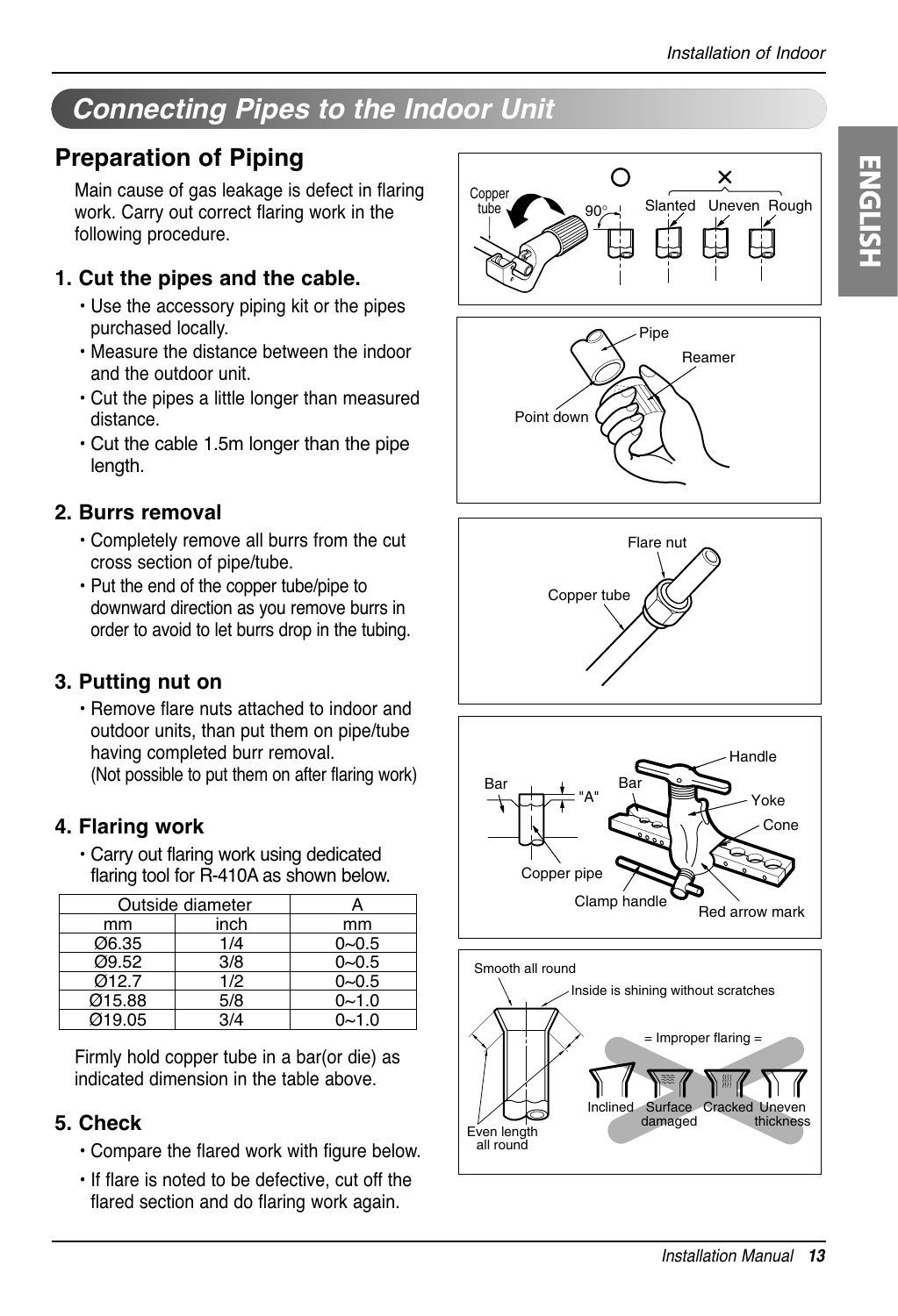#### **Piping Connection**

- 1. Form the piping according to its routing. Avoid bending and bending back the same piping point more than three times. (This will result in hardening the pipe.)
- 2. After deforming the piping, align centers of the union fitting of the indoor unit and the piping, and tighten them firmly with wrenches.
- 3. Connect pipe to the service valve or ball valve which is located below the outdoor unit.
- 4. After completing the piping connection, be sure to check if there is gas leakage in indoor and outdoor connection.

#### **Vacuum drying**

After completing the piping connection, execute vacuum drying for the connecting piping and the indoor unit.

The vacuum drying must be carried out using the service ports of both the liquid and gas side valves.

#### **Connection of the pipes-Outdoor**

1. When piping installation work you must be used the connector.

| Indoor Units  | Gas   |       |  |
|---------------|-------|-------|--|
|               |       | R     |  |
| 18K, 24K, 28K | Ø9.52 | Ø12.7 |  |

#### **Connecting pipe size**

| Indoor Units | Gas side     | Liquid side |
|--------------|--------------|-------------|
| 9K/12K       | O(9.52(3/8") | Ø6.35(1/4") |
| 18K/24K      | Q12.7(1/2")  | Ø6.35(1/4") |

- 2. Align the center of the pipings and sufficiently tighten the flare nut by hand
- 3. Finally, tighten the flare nut with torque wrench until the wrench clicks.
	- When tightening the flare nut with torque wrench, ensure the direction for tightening follows the arrow on the wrench.



**CAUTION: Use two wrenches and tighten with regular torque.**









| Flare nut fastening torque |                    |  |
|----------------------------|--------------------|--|
| Ø6.35mm                    | $1.8$ kg·m         |  |
| Ø9.52mm                    | 4.0kg·m            |  |
| Ø12.7mm                    | $5.5$ kg $\cdot$ m |  |
| Ø15.88mm                   | $6.6$ kg $\cdot$ m |  |
| Ø19.05mm                   | 6.6kg·m            |  |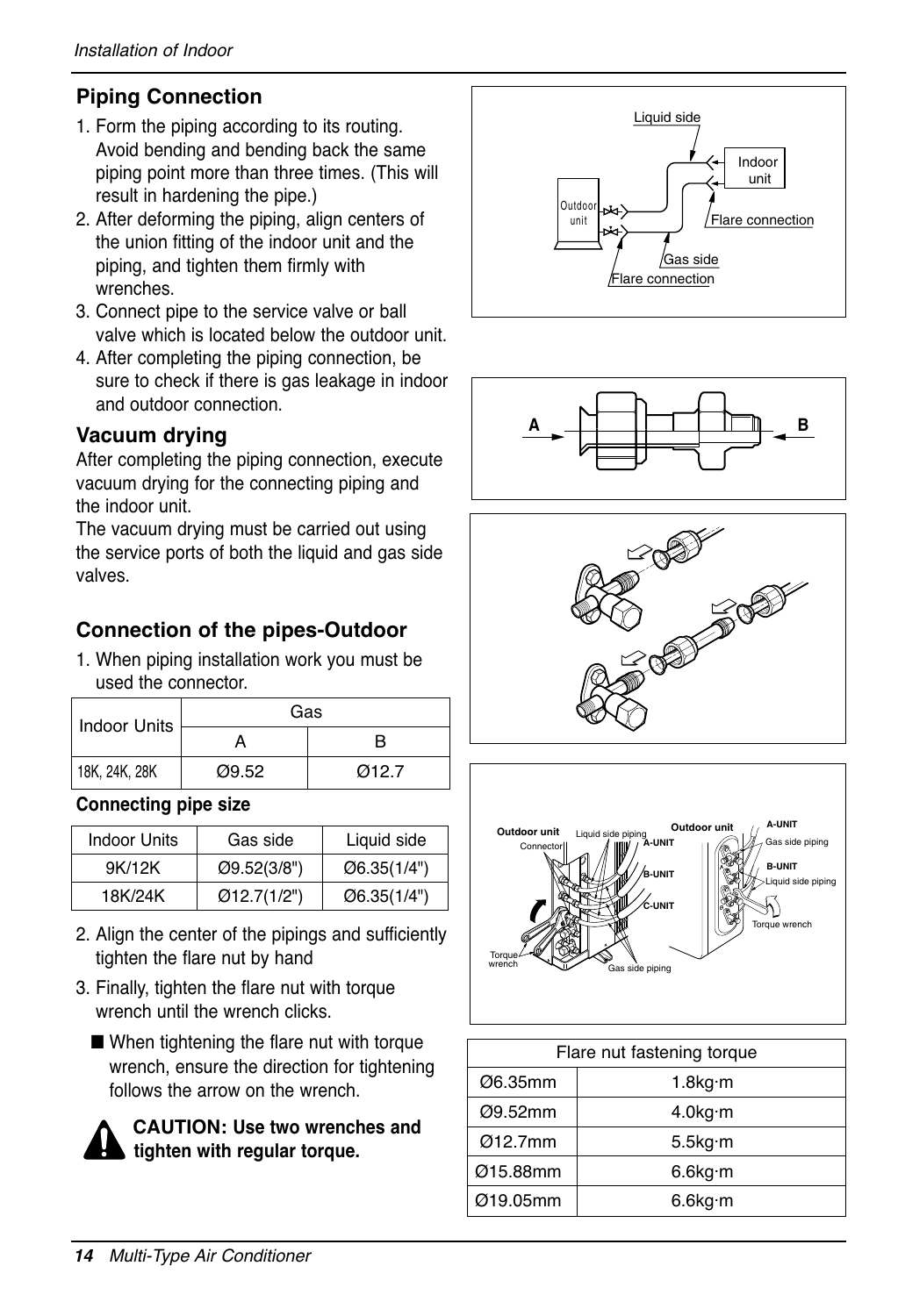# *Installation of Decorative Panel*

#### **The decorative panel has its installation direction.**

**Before installing the decorative panel, always remove the paper template.**

1. Temporarily fix two decorative panel fixing screws (hexagon M5 screw) on the unit body. (Tighten by amount 10mm in length.)

The fixing screws (hexagon M5 screw) are included the decorative panel box.

- 2. Remove the air inlet grille from the decorative panel. (Remove the hook for the air inlet grille cord.)
- 3. Hook the decorative panel key hole ( $\subset$ ) on the screws fixed in step above, and slide the panel so that the screws reach the key hole edge.
- 4. Retighten completely two temporarily fixed screws and other two screws. (Total 4 screws)
- 5. Connect the louver motor connector and display connector.
- 6. After tightening these screws, install the air inlet grille (including the air filter).

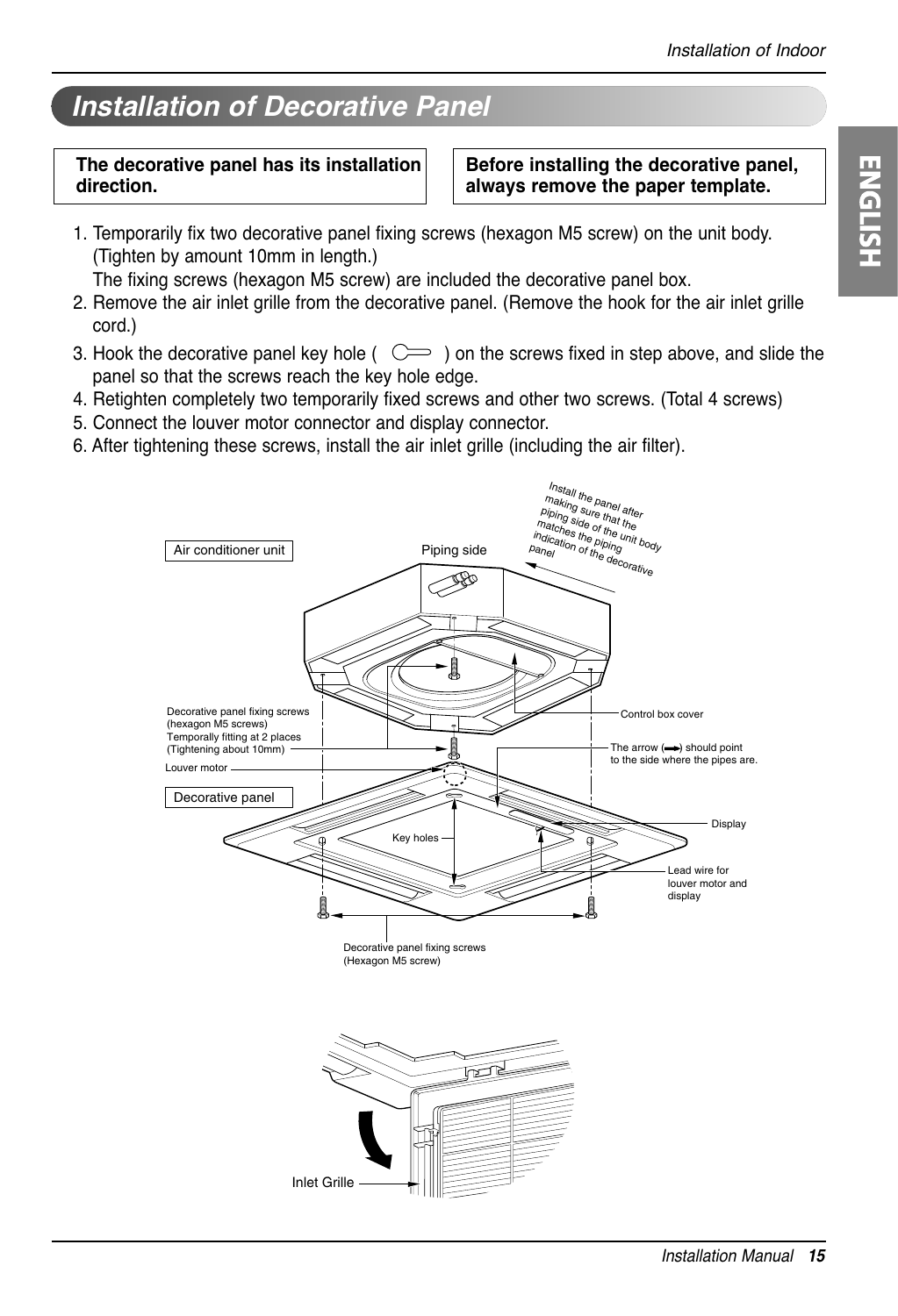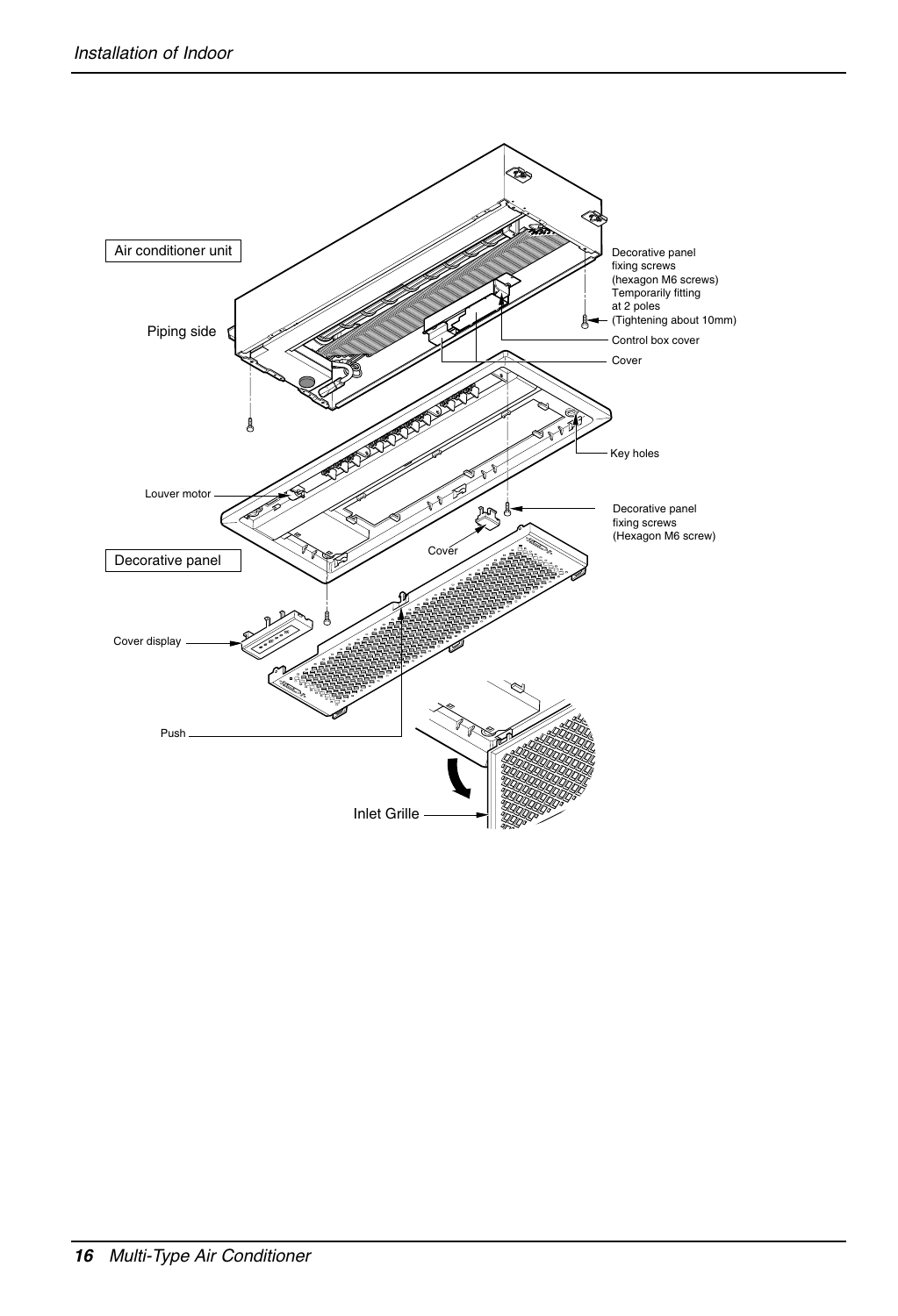#### **CAUTION: Install certainly the decorative panel. Cool air leakage causes sweating.** ⇨ **Water drops fall.**



*Indoor Unit Drain Piping*

- Drain piping must have down-slope (1/50 to 1/100): be sure not to provide up-and-down slope to prevent reversal flow.
- During drain piping connection, be careful not to exert extra force on the drain port on the indoor unit.
- The outside diameter of the drain connection on the indoor unit is 32mm.

Piping material: Polyvinyl chloride pipe VP-25 and pipe fittings

• Be sure to execute heat insulation on the drain piping.



Heat insulation material: Polyethylene foam with thickness more than 8 mm.

### *DRAIN TEST*

The air conditioner uses a drain pump to drain water. Use the following procedure to test the drain pump operation:



- Connect the main drain pipe to the exterior and leave it provisionally until the test comes to an end.
- Feed water to the flexible drain hose and check the piping for leakage.
- Be sure to check the drain pump for normal operating and noise when electrical wiring is complete.
- When the test is complete, connect the flexible drain hose to the drain port on the indoor unit.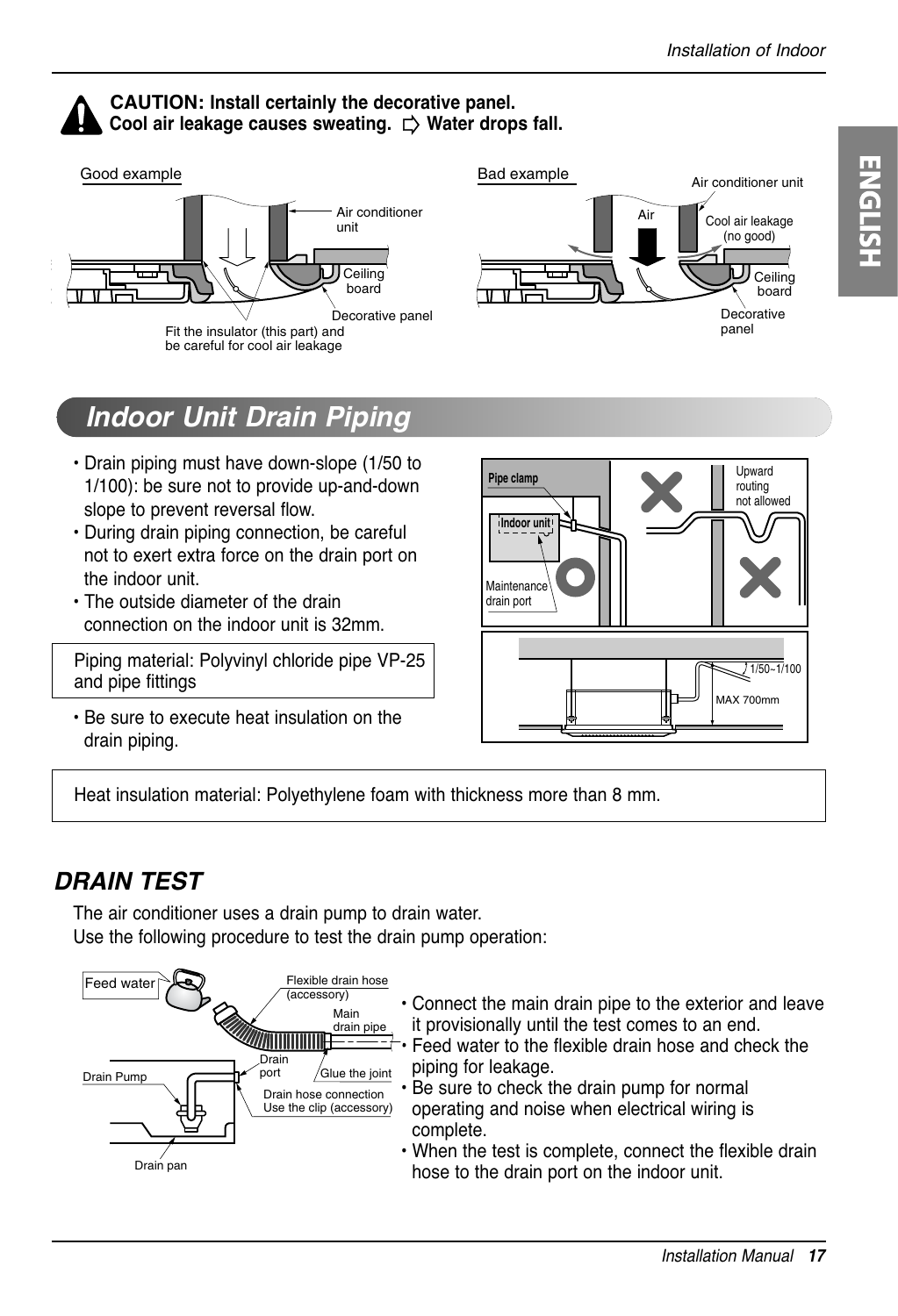# *HEAT INSULATION*

- 1. Use the heat insulation material for the refrigerant piping which has an excellent heatresistance (over 120°C).
- 2. Precautions in high humidity circumstance: This air conditioner has been tested according to the "KS Standard Conditions with Mist" and confirmed that there is not any default. However, if it is operated for a long time in high humid atmosphere (dew point temperature: more than 23°C), water drops are liable to fall. In this case, add heat insulation material according to the following procedure:



- Heat insulation material to be prepared... Adiabatic glass wool with thickness 10 to 20mm.
- Stick glass wool on all air conditioners that are located in ceiling atmosphere.

# **Test running**

#### **1. PRECAUTIONS IN TEST RUN**

• The initial power supply must provide at least 90% of the rated voltage. Otherwise, the air conditioner should not be operated.



- **CAUTION** ① **For test run, carry out the cooling operation firstly even during heating season. If heating operation is carried out firstly, it leads to the trouble of compressor. Then attention must be paid.**
	- ② **Carry out the test run more than 5 minutes without fail. (Test run will be cancelled 18 minutes later automatically)**
- The test run is started by pressing the room temperature checking button and down timer button for 3 seconds at the same time.
- To cancel the test run, press any button.

#### *CHECK THE FOLLOWING ITEMS WHEN INSTALLATION IS COMPLETE*

- After completing work, be sure to measure and record trial run properties, and store measured data, etc.
- Measuring items are room temperature, outside temperature, suction temperature, blow out temperature, wind velocity, wind volume, voltage, current, presence of abnormal vibration and noise, operating pressure, piping temperature, compressive pressure.
- As to the structure and appearance, check following items.
- □ Is the circulation of air adequate?
- □ Is the draining smooth?
- □Is the heat insulation complete (refrigerant and drain piping)?
- $\Box$  Is there any faulty wiring? □Are not terminal screws loosened?

□ Is the remote controller switch operated?

- M4......118N.cm{12kgf cm} M5......196N·cm{20kgf·cm} M6......245N. cm{25kgf. cm} M8......588N. cm{60kgf. cm}
- □ Is there any leakage of refrigerant?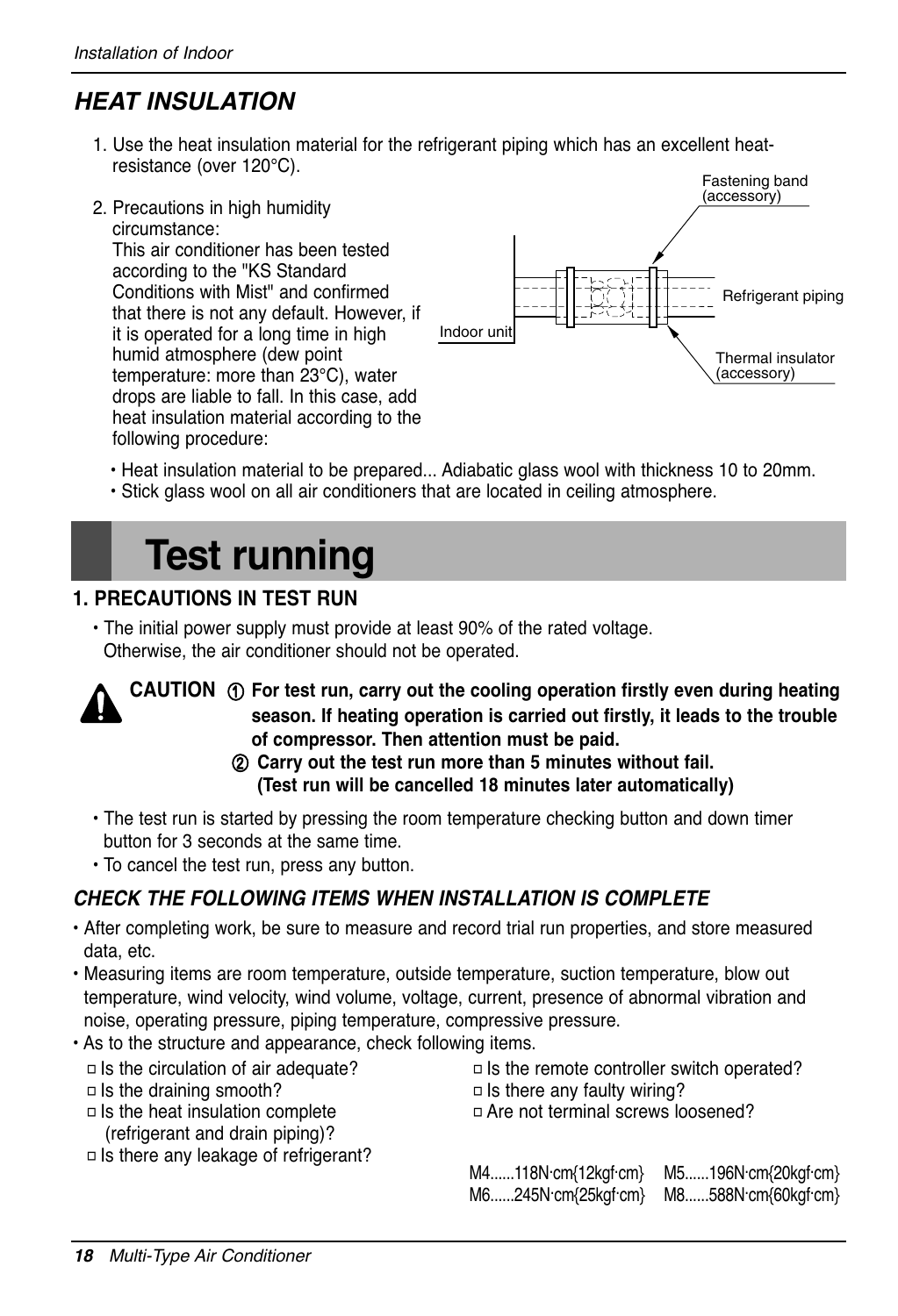#### **2. Connection of power supply**

- **1. Connect the power supply cord to the independent power supply.** • Circuit breaker is required.
- **2. Operate the unit for fifteen minutes or more.**

#### **3. Evaluation of the performance**

- 1. Measure the temperature of the intake and discharge air.
- 2. Ensure the difference between the intake temperature and the discharge one is more than 8°C (Cooling) or reversely (Heating).







**CAUTION: After the confirmation of the above conditions, prepare the wiring as follows: 1) Never fail to have an individual power specialized for the air conditioner. As for the method of wiring, be guided by the circuit diagram pasted on the inside of control box cover.**

- **2) Provide a circuit breaker switch between power source and the unit.**
- **3) The screw which fasten the wiring in the casing of electrical fittings are liable to come loose from vibrations to which the unit is subjected during the course of transportation. Check them and make sure that they are all tightly fastened. (If they are loose, it could give rise to burn-out of the wires.)**
- **4) Specification of power source**
- **5) Confirm that electrical capacity is sufficient.**
- **6) Be sure that the starting voltage is maintained at more than 90 percent of the rated voltage marked on the name plate.**
- **7) Confirm that the cable thickness is as specified in the power sources specification. (Particularly note the relation between cable length and thickness.)**
- **8) Never fail to equip a leakage breaker where it is wet or moist.**
- **9) The following troubles would be caused by voltage drop-down.**
	- Vibration of a magnetic switch, damage on the contact point there of, fuse breaking, disturbance to the normal function of a overload protection device.
	- Proper starting power is not given to the compressor.

### *HAND OVER*

Teach the customer the operation and maintenance procedures, using the operation manual (air filter cleaning, temperature control, etc.).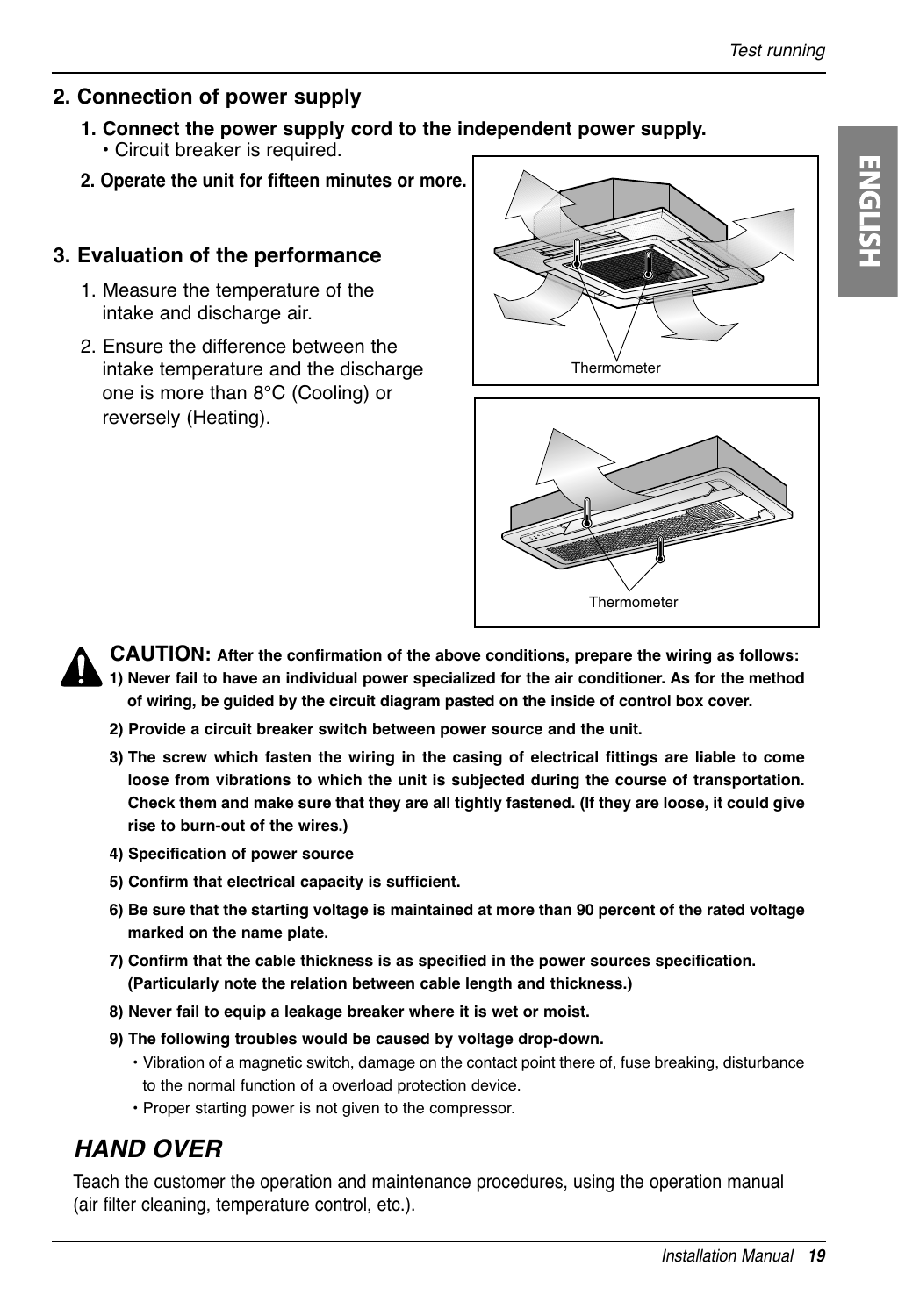# **Optional Operation**

#### **1. Two Thermistor System**

- (1) Open the rear cover of the wired remote-controller to set the mode.
- (2) Select one of three selectable modes as follows.
	- Position 1: The room temperature is controlled by the thermistor of the main body.
	- Position 2: The room themperature is controlled by the thermistor of the wired remotecontroller, control the temperature according to the position of wired remotecontroller.
	- Position 3: The room temperature is controlled by lower temperature between the temperature of main body and of remote-controller sensor.
- (3) Move the slide switch to set position.



(4) Close the rear cover and check if it works normally.



#### **CAUTION:**

- **Select the position after counselling with a customer.**
- **In case of cooling mode, room temperature is controlled by the main body sensor.**
- **To control the room temperature by a wired remote controller, install controller(room temp. sensor) to sense the temperature more accurately.**
- **Maunfactured in the position 3.**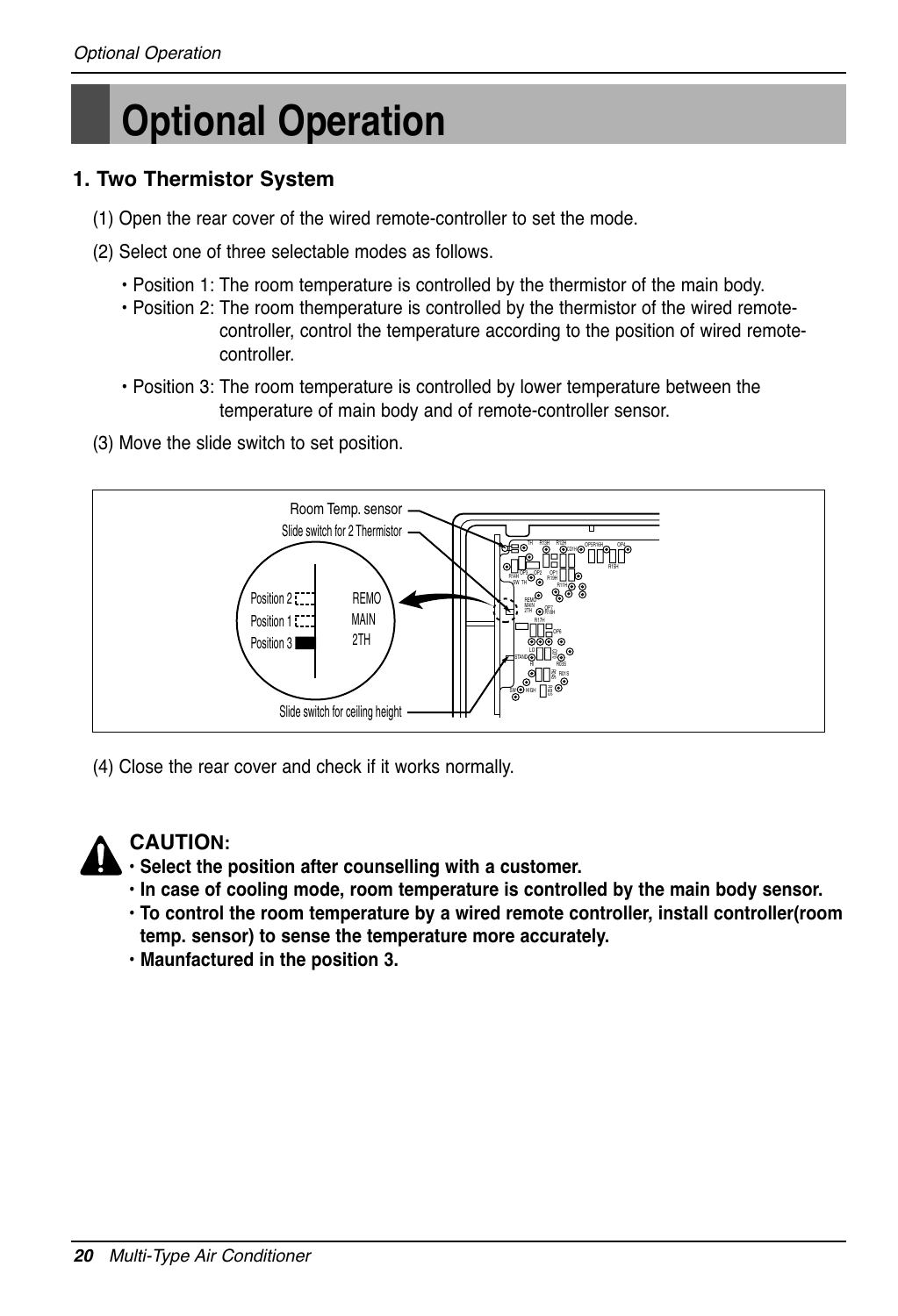### **2. Adjusting air volume to the height of ceiling**

You can choose the RPM(or air volume) of indoor motor according to the height of ceiling to supply the comfortable atmosphere to consumers.

## **Procedure**

1. Choose the selectable position in the table after measuring the height of ceiling.

| Ceiling height | Mode of slide switch | Change of air volume | Remark          |  |
|----------------|----------------------|----------------------|-----------------|--|
| more than 3.3m | High Ceiling         | Increasing           | Manufactured in |  |
| $2.7 - 3.3$ m  | Standard             |                      | standard mode   |  |
| less than 2.7m | Low Ceiling          | Decreasing           |                 |  |

- 2. In the case of changing the height as "high" or "low", open the rear cover of the wired remotecontroller.
- 3. Move the slide switch to the set position.



4. Close the rear cover and check if it works normally.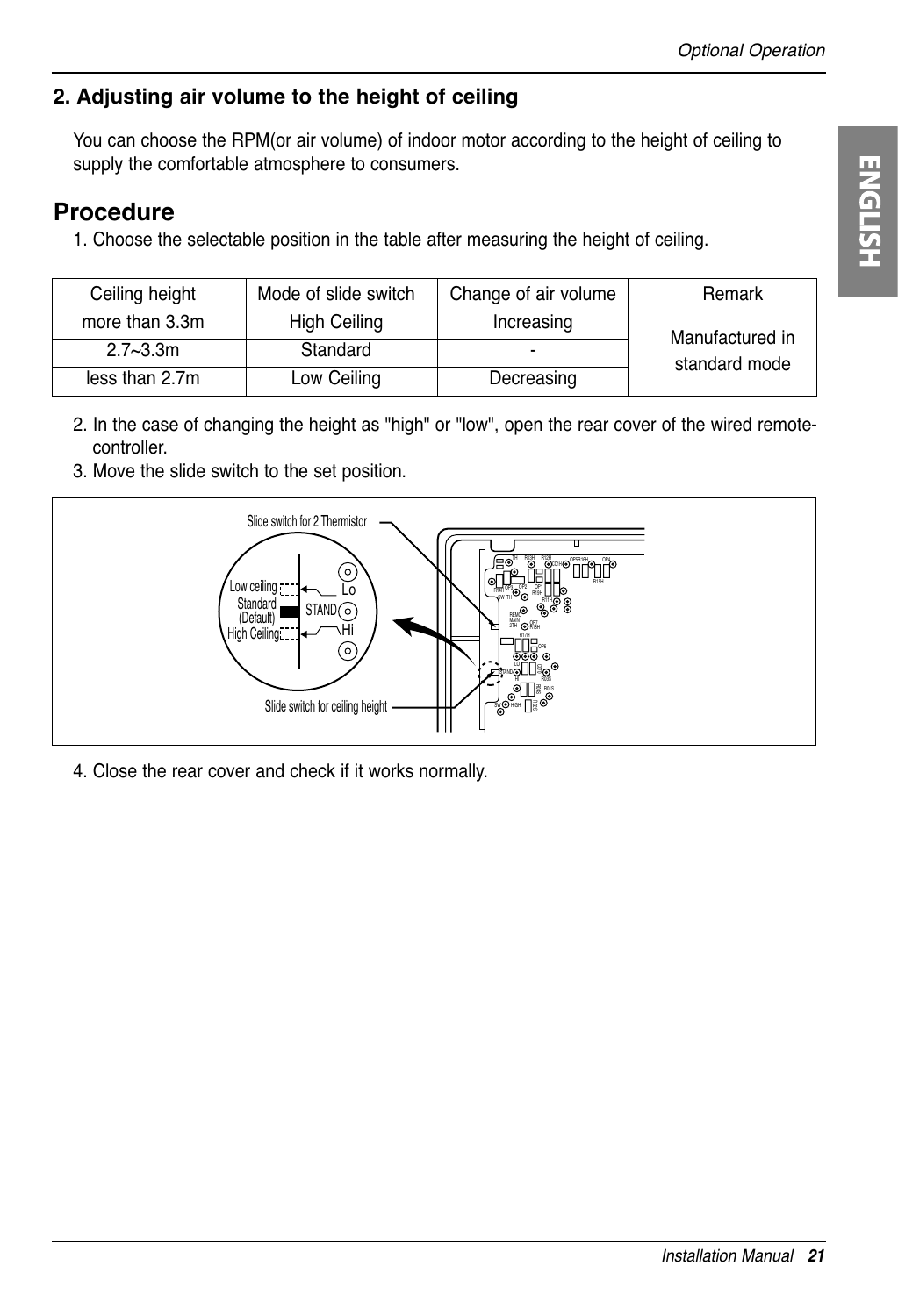#### **3. Group Control(Optional Wiring)**

- You can use a group control operation after connecting the brown and yellow wire of each air-conditioner.
- Remove the resistor "OP 7" in remote controller.
- It operates maximum 16 Units by only one Wired Remote Controller, and each Unit starts sequentially to prevent overcurrent.

#### **Wiring design**



#### **Features**

- Use Only One Wired Remote Controller with several air conditioners(max. 16 Units)
- Random starting to prevent overcurrent.



#### **CAUTION:**

- **Be careful not to exchange the color of wires.**
- **The maximum length of connecting wire should be below 200m(25Ω) on connecting each units.**
- **Use a wire more than 0.5mm2**